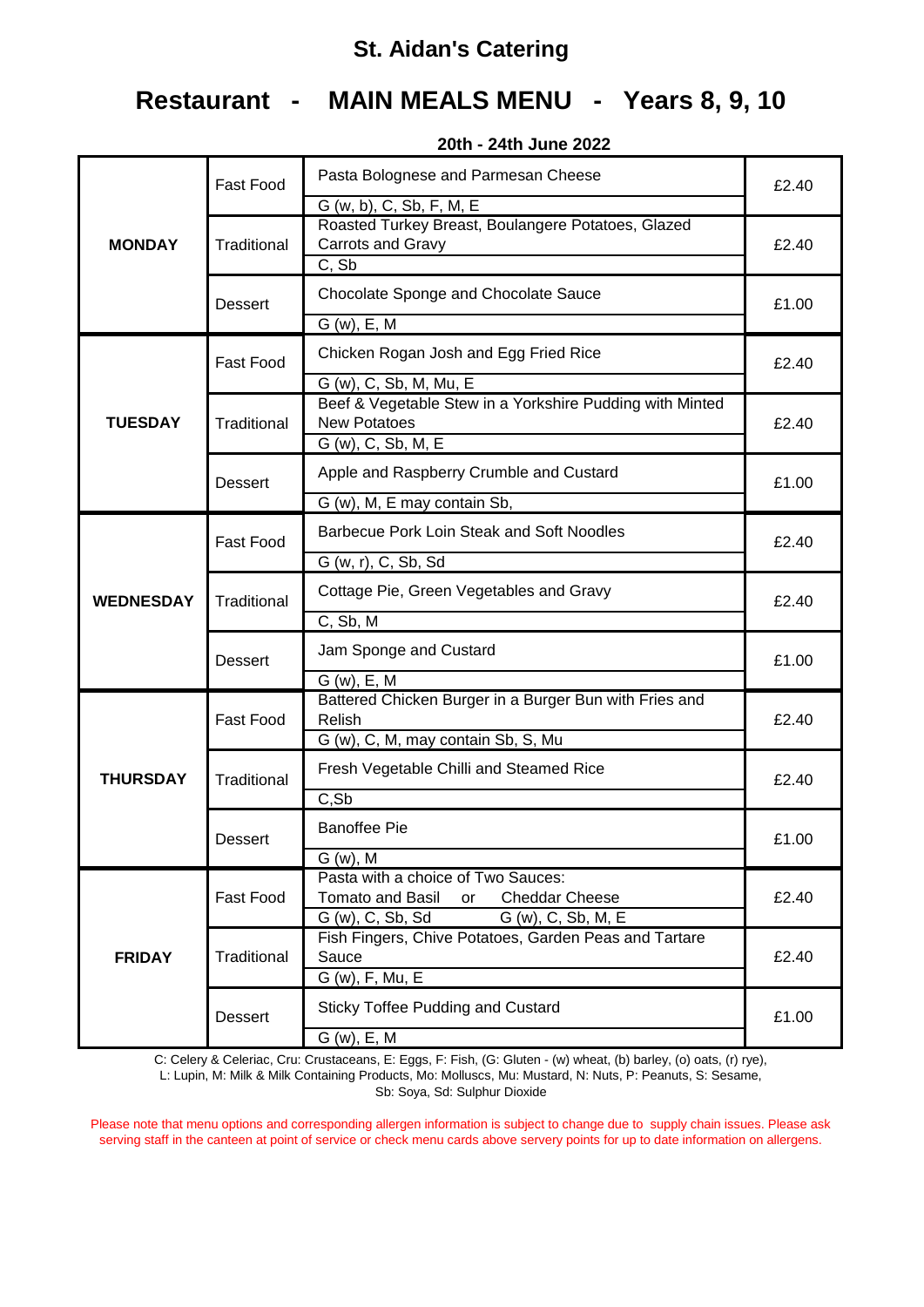#### **Restaurant - LIGHTER OPTIONS MENU - Years 8, 9, 10**

#### **20th - 24th June 2022**

#### A Selection of Freshly Cut Sandwiches on White or Wholemeal Breads from £1.50 to include:

Tuna Mayonnaise Egg and Cress Cheddar Cheese and Tomato Ham **Turkey** 

A Selection of Freshly Filled Continential Breads e.g. Bagels, Baguettes, Ciabattas from £2.20

#### **Hot Roast Baguette - £2.40**

| Mondav                 | Tuesdav                   | Wednesday             | <b>Thursdav</b>      | Friday               |
|------------------------|---------------------------|-----------------------|----------------------|----------------------|
| Roast Turkey and       | Roast Bacon Loin          | Roast Pork Loin and   | Sausages and Onion   | Fish Fingers and     |
| <b>Cranberry Sauce</b> |                           | <b>Barbeque Sauce</b> | Gravv                | <b>Tartare Sauce</b> |
| G (w), C, Sb,          | G (w), may contain M, E,S | G (w, r), C, Sb, Sd,  | G (w), C, Sb, Sd, M, | G (w), M, Mu, F, E   |
| may contain M, E, S    |                           | may contain M, E, S   | may contain E, S     | may contain S        |

#### **Weekly Specials**

| Soup of the Week<br>with a Bread Roll                                                    | Sweet Potato, Garlic and Coriander             | £1.80 |
|------------------------------------------------------------------------------------------|------------------------------------------------|-------|
| (G (w), Sb, may<br>contain E, M)                                                         | C, Sb, M                                       |       |
| Salad of the Week                                                                        | Greek Salad                                    | £2.00 |
|                                                                                          | M, Mu, Sd                                      |       |
| <b>Jacket Potato</b>                                                                     | Cheese 'n' Beans                               | £2.25 |
|                                                                                          | M - cheese only                                |       |
| Jacket Potato of the<br>Week                                                             | Cheese and Chive Coleslaw                      | £2.25 |
|                                                                                          | M, E                                           |       |
| Changed Daily. Please ask the Server for Allergen Information.<br><b>Vegetarian Dish</b> |                                                | £1.95 |
|                                                                                          |                                                |       |
| <b>Dessert</b>                                                                           | Changed Daily. Please see the Main Meals Menu. | £1.00 |
|                                                                                          |                                                |       |

C: Celery & Celeriac, Cru: Crustaceans, E: Eggs, F: Fish, (G: Gluten - (w) wheat, (b) barley, (o) oats, (r) rye),

L: Lupin, M: Milk & Milk Containing Products, Mo: Molluscs, Mu: Mustard, N: Nuts, P: Peanuts, S: Sesame,

Sb: Soya, Sd: Sulphur Dioxide

Please note that menu options and corresponding allergen information is subject to change due to supply chain issues. Please ask serving staff in the canteen at point of service or check menu cards above servery points for up to date information on allergens.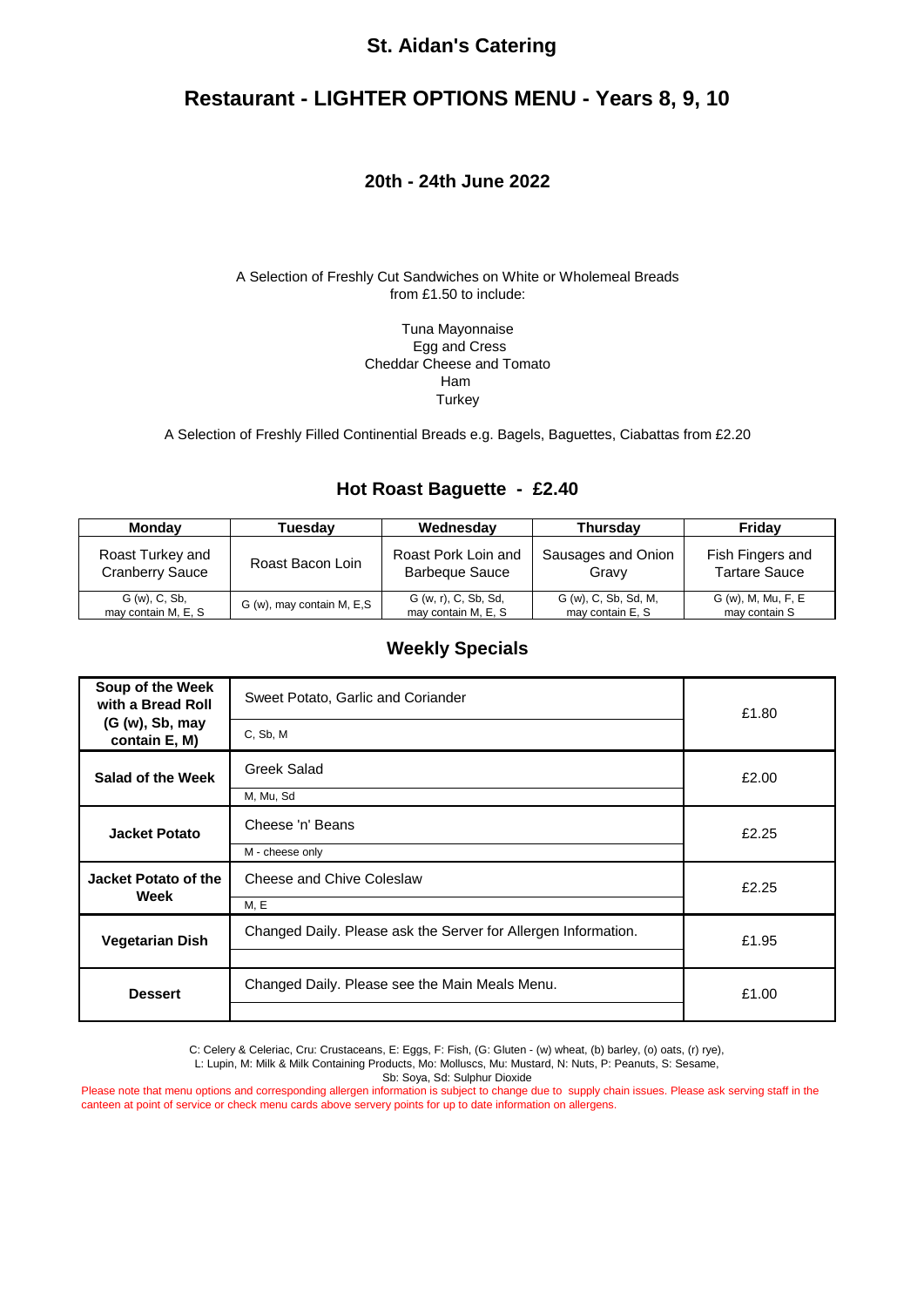#### **Main Hall - YEAR 7 MENU**

#### **20th - 24th June 2022**

#### **Meal Deal 1 - The Lite Bite - £2.45 1 - The Lite Bite - £3.00**

**-** A Selection of Freshly Cut Sandwiches on White or Wholemeal Bread

**-** A Piece of Fresh Fruit

**-** A Hot Pudding or Cake

 **Note: All our Homemade Cakes and Biscuits contain G (w, b, o), E, M, Sb, Sd**

#### **Meal Deal : 2 - The Lite Bite - £3.00**

| Monday    | Pasta Bolognese and Parmesan Cheese                           |  |
|-----------|---------------------------------------------------------------|--|
|           | G (w, b), C, Sb, F, M, E                                      |  |
| Tuesdav   | Chicken Rogan Josh and Egg Fried Rice                         |  |
|           | G (w), C, Sb, M, Mu, E                                        |  |
| Wednesday | Barbecue Pork Loin Steak and Soft Noodles                     |  |
|           | G (w, r), C, Sb, Sd                                           |  |
| Thursday  | Battered Chicken Burger in a Burger Bun with Fries and Relish |  |
|           | G (w), C, M, may contain Sb, S, Mu                            |  |
| Friday    | Pasta with a choice of Two Sauces:                            |  |
|           | Tomato and Basil or Cheddar Cheese                            |  |
|           | G (w), C, Sb, Sd<br>G (w), C, Sb, M, E                        |  |

 **Meal Deal 2: To include a Choice of Fresh Fruit or a Piece of Cake or a Hot Pudding**

#### **Meal Deal 3 - Traditional - £2.65 3 - Traditional - £3.00**

|                 | Roast Turkey Breast, Boulangere Potatoes, Glazed Carrots and Gravy    |
|-----------------|-----------------------------------------------------------------------|
| Monday          | C, Sb                                                                 |
|                 | Chocolate Sponge and Chocolate Sauce                                  |
|                 | G (w), E, M                                                           |
|                 | Beef & Vegetable Stew in a Yorkshire Pudding with Minted New Potatoes |
| Tuesday         | G (w), C, Sb, M, E                                                    |
|                 | Apple and Raspberry Crumble and Custard                               |
|                 | G (w), M, E may contain Sb,                                           |
|                 | Jacket Potato with Cheese 'n' Beans                                   |
| Wednesday       | M - cheese only                                                       |
|                 | Jam Sponge and Custard                                                |
|                 | G (w), E, M                                                           |
|                 | Fresh Vegetable Chilli and Steamed Rice                               |
| <b>Thursday</b> | C,Sb                                                                  |
|                 | <b>Fresh Fruit</b>                                                    |
|                 | No Allergens                                                          |
| Friday          | Fish Fingers, Chive Potatoes, Garden Peas and Tartare Sauce           |
|                 | G (w), F, Mu, E                                                       |
|                 | <b>Sticky Toffee Pudding and Custard</b>                              |
|                 | G (w), E, M                                                           |

 **Meal Deal 3: To include a Choice of Fresh Fruit or a Piece of Cake or a Hot Pudding**

C: Celery & Celeriac, Cru: Crustaceans, E: Eggs, F: Fish, (G: Gluten - (w) wheat, (b) barley, (o) oats, (r) rye),

L: Lupin, M: Milk & Milk Containing Products, Mo: Molluscs, Mu: Mustard, N: Nuts, P: Peanuts, S: Sesame,

Sb: Soya, Sd: Sulphur Dioxide

Please note that menu options and corresponding allergen information is subject to change due to supply chain issues. Please ask serving staff in the canteen<br>at point of service or check menu cards above servery points for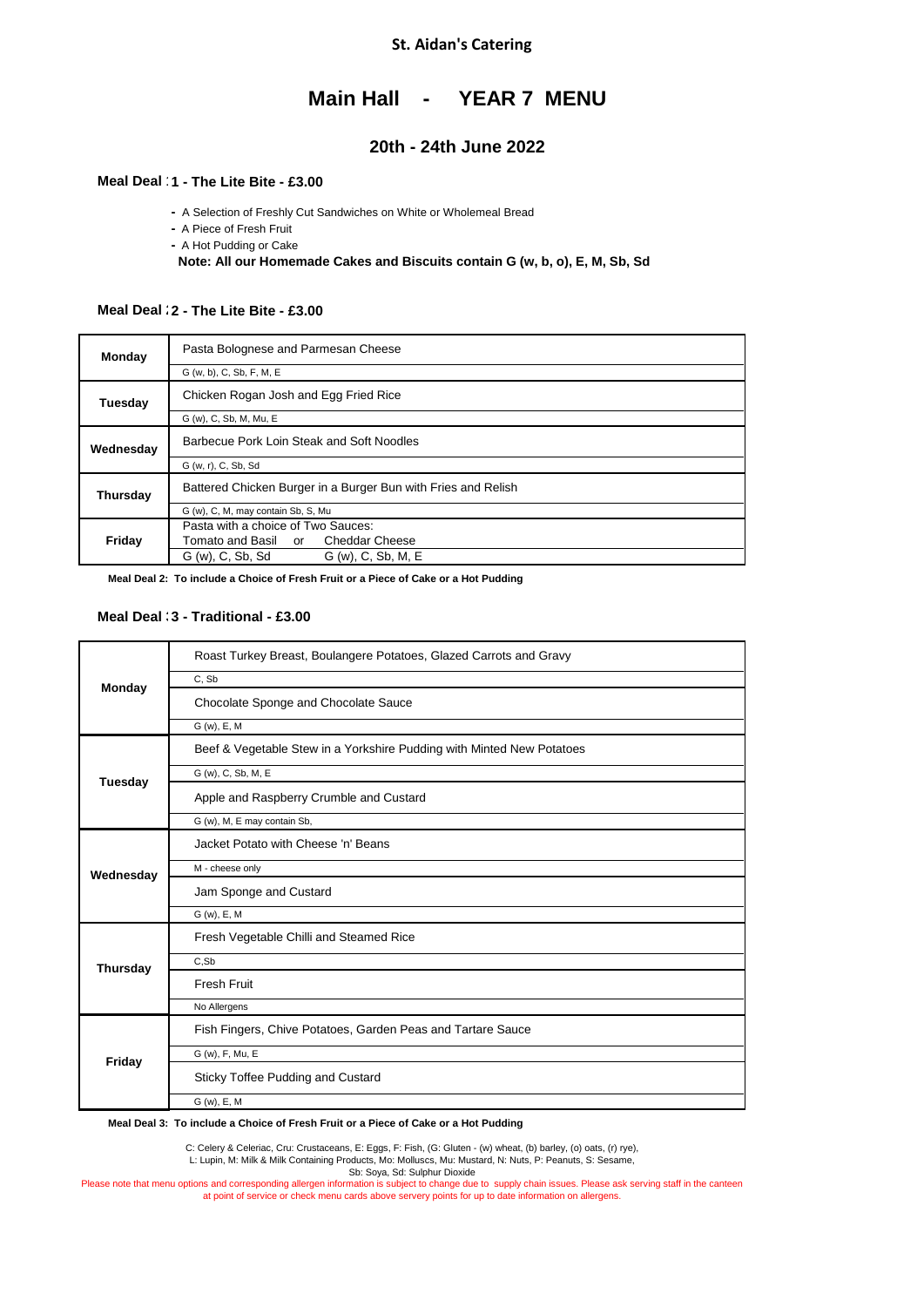# **DELI BAR MENU**

### **20th - 24th June 2022**

### **Hot Roast Baguette - £2.40**

| <b>Tuesday</b>     | Wednesday                                       | <b>Thursday</b>                    | <b>Friday</b>                            |
|--------------------|-------------------------------------------------|------------------------------------|------------------------------------------|
| Roast Bacon Loin   | <b>Roast Pork Loin</b><br>and Barbeque<br>Sauce | Sausages and<br><b>Onion Gravy</b> | Fish Fingers and<br><b>Tartare Sauce</b> |
| G (w), may contain | G (w, r), C, Sb, Sd,                            | G (w), C, Sb, Sd, M,               | G (w), M, Mu, F, E<br>may contain S      |
|                    | M. E.S                                          | may contain M, E, S                | may contain E, S                         |

### **Weekly Specials**

| Wrap of the Week<br>G(w)              | Chicken Caesar Wrap<br>G (w), E, M, Sd | £2.25 |
|---------------------------------------|----------------------------------------|-------|
| Soup of the Week<br>with a Bread Roll | Sweet Potato, Garlic and Corriander    |       |
| (G (w), Sb, may)<br>contain E, M)     | C, Sb, M                               | £1.80 |
| Salad of the Week                     | <b>Greek Salad</b>                     | £2.00 |
|                                       | M, Mu, Sd                              |       |
| <b>Jacket Potato</b>                  | Cheese 'n' Beans                       | £2.45 |
|                                       | M - cheese only                        |       |
| Jacket Potato of<br>the Week          | <b>Cheese and Chive Coleslaw</b>       | £2.45 |
|                                       | M, E                                   |       |

C: Celery & Celeriac, Cru: Crustaceans, E: Eggs, F: Fish, (G: Gluten - (w) wheat, (b) barley, (o) oats, (r) rye), L: Lupin, M: Milk & Milk Containing Products, Mo: Molluscs, Mu: Mustard, N: Nuts, P: Peanuts, S: Sesame, Sb: Soya, Sd: Sulphur Dioxide

Please note that menu options and corresponding allergen information is subject to change due to supply chain issues. Please ask serving staff in the canteen at point of service or check menu cards above servery points for up to date information on allergens.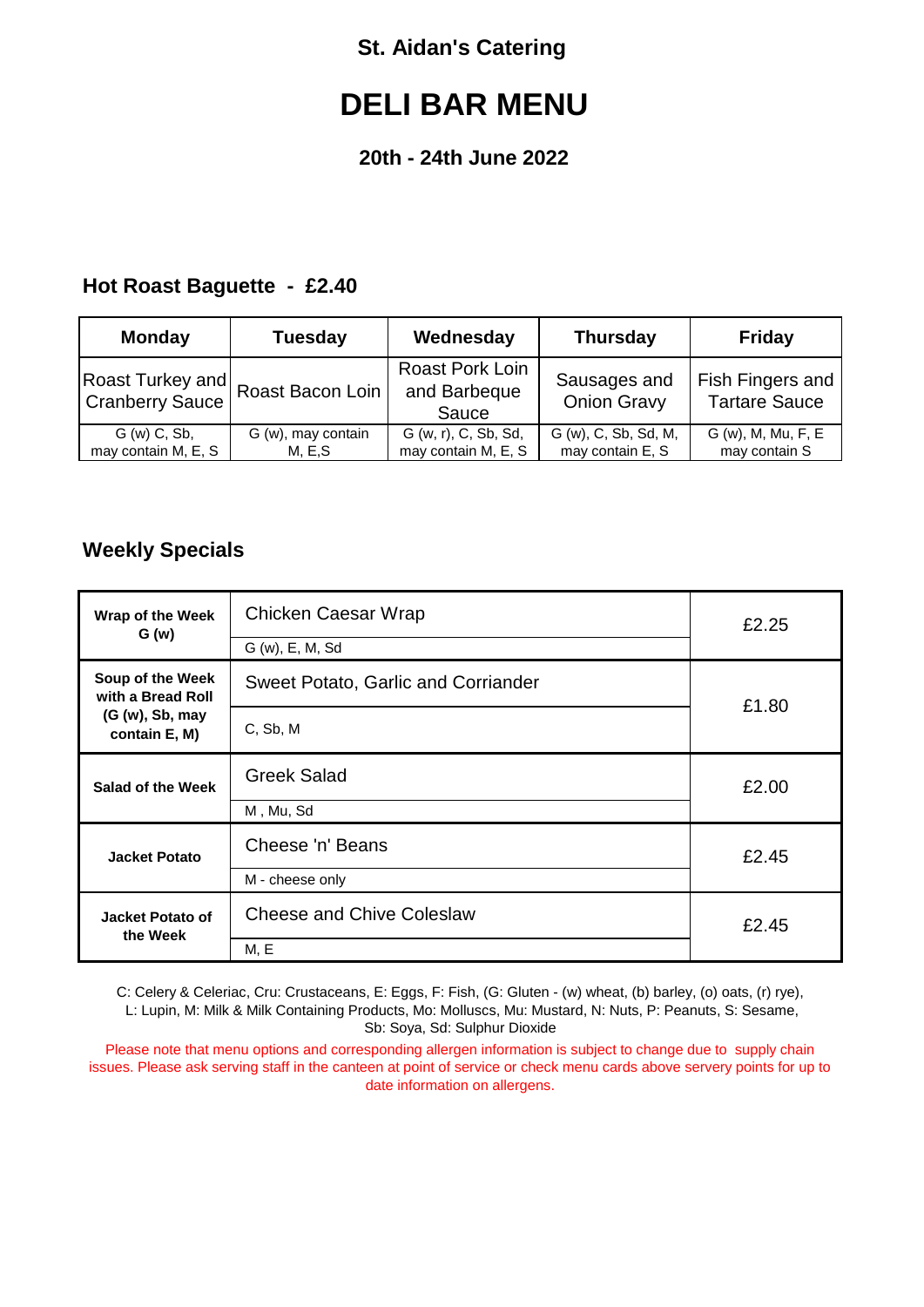## **SIXTH FORM - LUNCH MENU**

### 20th - 24th June 2022

#### **Daily Special Options**

|                 | Pasta Bolognese and Parmesan Cheese                           | £2.40 |
|-----------------|---------------------------------------------------------------|-------|
| <b>Monday</b>   | G (w, b), C, Sb, F, M, E                                      |       |
|                 | Chocolate Sponge and Chocolate Sauce                          |       |
|                 | G (w), E, M                                                   | £1.00 |
|                 | Chicken Rogan Josh and Egg Fried Rice                         | £2.40 |
| Tuesday         | G (w), C, Sb, M, Mu, E                                        |       |
|                 | Apple and Raspberry Crumble and Custard                       | £1.00 |
|                 | G (w), M, E may contain Sb,                                   |       |
|                 | Barbecue Pork Loin Steak and Soft Noodles                     | £2.40 |
| Wednesday       | G (w, r), C, Sb, Sd                                           |       |
|                 | Jam Sponge and Custard                                        |       |
|                 | G (w), E, M                                                   | £1.00 |
|                 | Battered Chicken Burger in a Burger Bun with Fries and Relish | £2.40 |
| <b>Thursday</b> | G (w), C, M, may contain Sb, S, Mu                            |       |
|                 | <b>Banoffee Pie</b>                                           | £1.00 |
|                 | G (w), M                                                      |       |
|                 | Roast Bacon Loin, Spicy Potato Wedges and Sweetcorn           | £2.40 |
| <b>Friday</b>   | No Allergens                                                  |       |
|                 | Sticky Toffee Pudding and Custard                             |       |
|                 | G (w), E, M                                                   | £1.00 |

#### **Weekly Specials**

| Jacket Potato                                                          | Cheese 'n' Beans<br>M - cheese only                            |       |  |  |
|------------------------------------------------------------------------|----------------------------------------------------------------|-------|--|--|
| Jacket Potato of the Week                                              | Cheese and Chive Coleslaw<br>£2.25<br>M, E                     |       |  |  |
| Salad of the Week                                                      | Greek Salad<br>M, Mu, Sd                                       | £2.00 |  |  |
| <b>Vegetarian Dish</b>                                                 | Changed Daily. Please ask the Server for Allergen Information. | £1.95 |  |  |
| Soup of the Week<br>with a Bread Roll<br>(G (w), Sb, may contain E, M) | Sweet Potato, Garlic and Corriander<br>C, Sb, M                | £1.80 |  |  |
| Wrap of the Week<br>G(w)                                               | Chicken Caesar Wrap<br>G (w), E, M, Sd                         | £2.25 |  |  |

C: Celery & Celeriac, Cru: Crustaceans, E: Eggs, F: Fish, (G: Gluten - (w) wheat, (b) barley, (o) oats, (r) rye),

L: Lupin, M: Milk & Milk Containing Products, Mo: Molluscs, Mu: Mustard, N: Nuts, P: Peanuts, S: Sesame,

Sb: Soya, Sd: Sulphur Dioxide

Please note that menu options and corresponding allergen information is subject to change due to supply chain issues. Please ask serving staff in the canteen at point of service or check menu cards above servery points for up to date information on allergens.